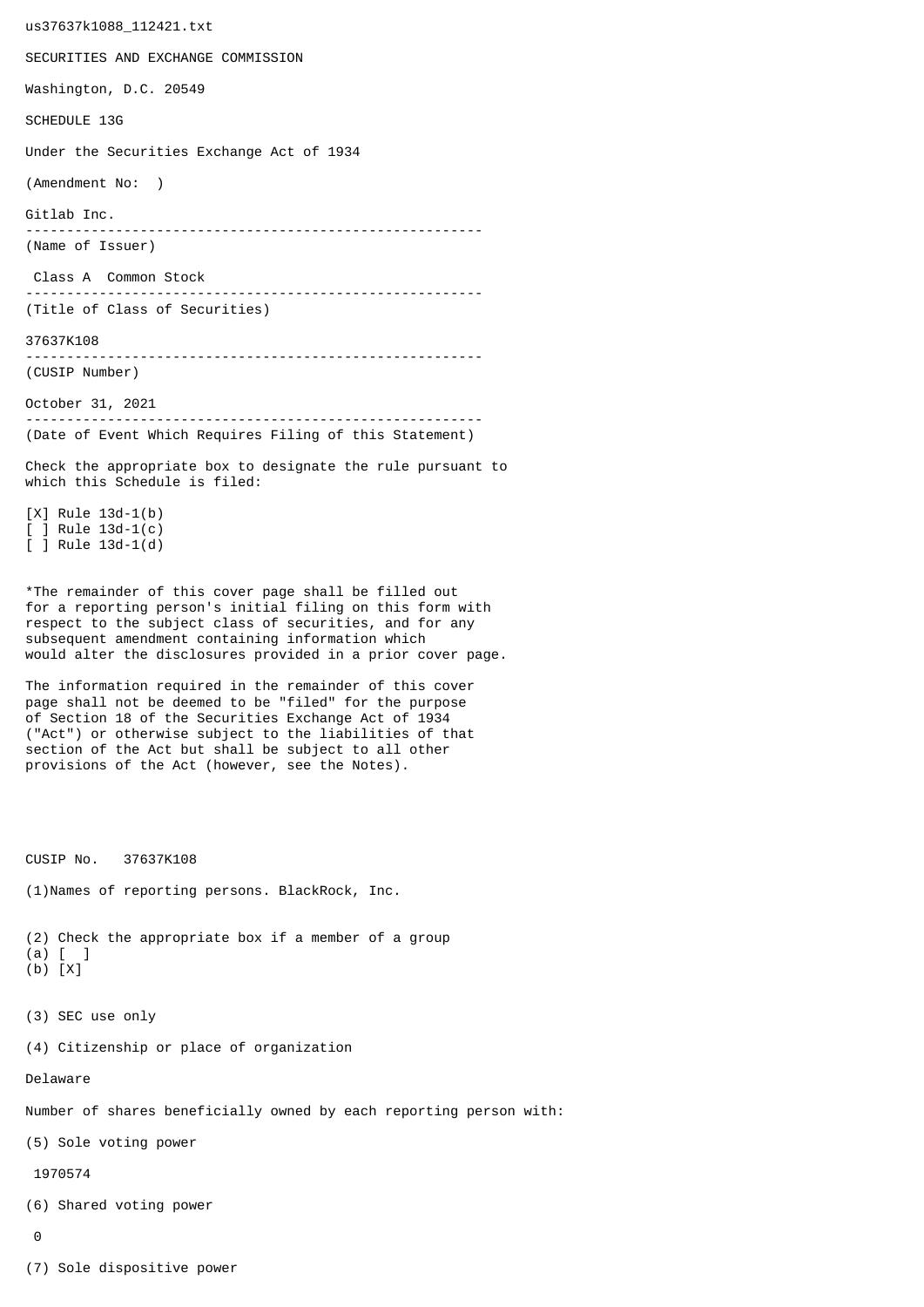```
 1983047
```

```
(8) Shared dispositive power
 \boldsymbol{\Theta}(9) Aggregate amount beneficially owned by each reporting person
  1983047
(10) Check if the aggregate amount in Row (9) excludes certain shares
(11) Percent of class represented by amount in Row 9
 15.7%
(12) Type of reporting person
HC
Item 1.
Item 1(a) Name of issuer:
           -----------------------------------------------------------------------
Gitlab Inc.
Item 1(b) Address of issuer's principal executive offices:
-----------------------------------------------------------------------
268 BUSH STREET, #350
SAN FRANCISCO CA 94104
Item 2.
2(a) Name of person filing:
               ----------------------------------------------------------------------
BlackRock, Inc.
2(b) Address or principal business office or, if none, residence:
 -----------------------------------------------------------------------
BlackRock, Inc.
55 East 52nd Street
New York, NY 10055
2(c) Citizenship:
                            --------------------------------------------------------------------
 See Item 4 of Cover Page
2(d) Title of class of securities:
                                      -------------------------------------------------------------------
 Class A Common Stock
2(e) CUSIP No.:
See Cover Page
Item 3.
If this statement is filed pursuant to Rules 13d-1(b), or 13d-2(b) or (c),
check whether the person filing is a:
[ ] Broker or dealer registered under Section 15 of the Act;
[ ] Bank as defined in Section 3(a)(6) of the Act;
  ] Insurance company as defined in Section 3(a)(19) of the Act;
[ ] Investment company registered under Section 8 of the
Investment Company Act of 1940;
```
[ ] An investment adviser in accordance with Rule  $13d-1(b)(1)(ii)(E)$ ;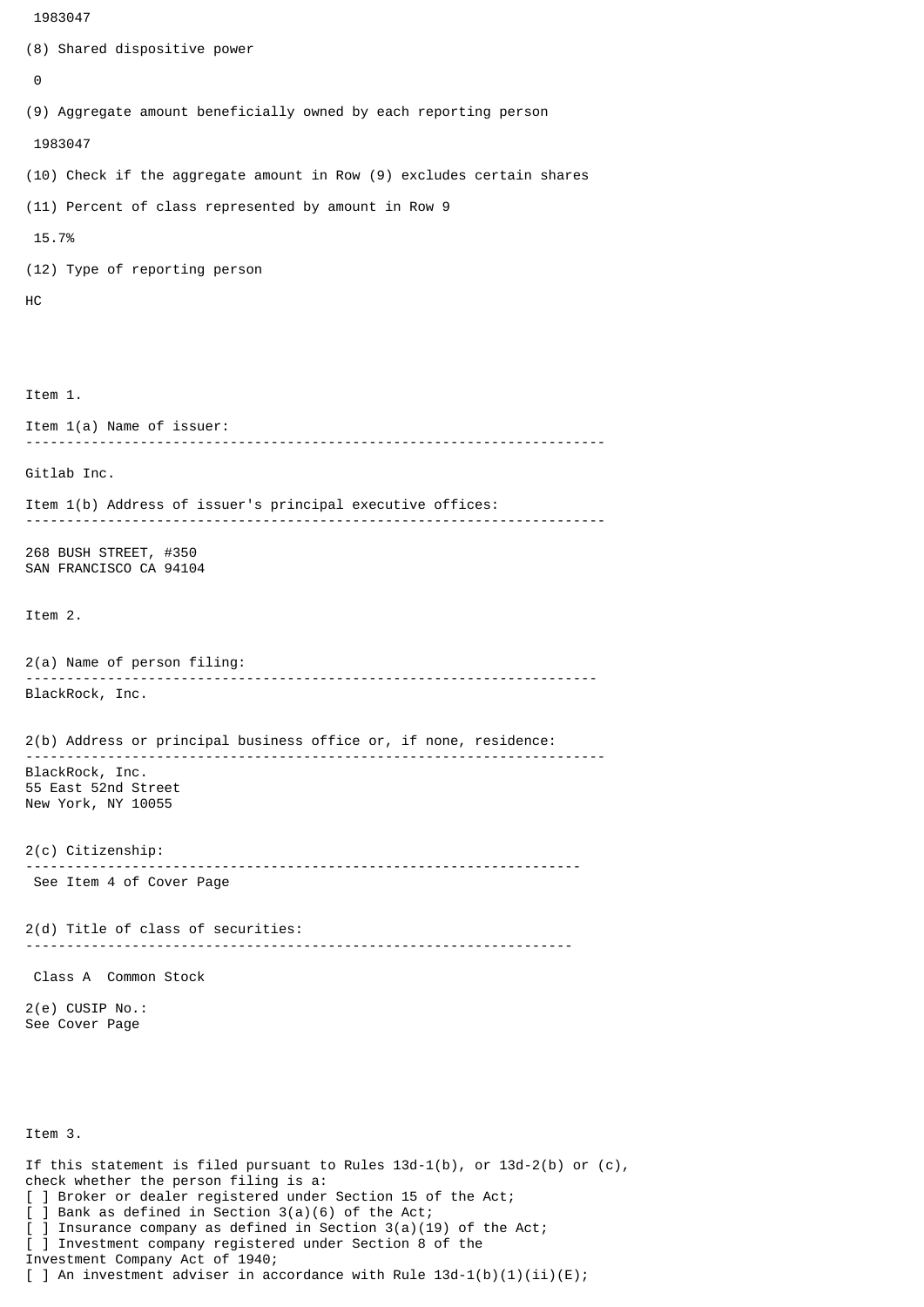[ ] An employee benefit plan or endowment fund in accordance with Rule  $13d-1(b)(1)(ii)(F);$ [X] A parent holding company or control person in accordance with Rule  $13d-1(b)(1)(ii)(G);$ [ ] A savings associations as defined in Section 3(b) of the Federal Deposit Insurance Act (12 U.S.C. 1813); [ ] A church plan that is excluded from the definition of an investment company under section  $3(c)(14)$  of the Investment Company Act of 1940; [ ] A non-U.S. institution in accordance with Rule 240.13d-1(b)(1)(ii)(J);  $\lceil$  ] Group, in accordance with Rule 240.13d-1(b)(1)(ii)(K). If filing as a non-U.S. institution in accordance with Rule  $240.13d-1(b)(1)(ii)(J)$ , please specify the type of institution: Item 4. Ownership Provide the following information regarding the aggregate number and percentage of the class of securities of the issuer identified in Item 1. Amount beneficially owned: 1983047 Percent of class 15.7% Number of shares as to which such person has: Sole power to vote or to direct the vote 1970574 Shared power to vote or to direct the vote  $\Theta$ Sole power to dispose or to direct the disposition of 1983047 Shared power to dispose or to direct the disposition of  $\Omega$ 

Item 5.

Ownership of 5 Percent or Less of a Class. If this statement is being filed to report the fact that as of the date hereof the reporting person has ceased to be the beneficial owner of more than 5 percent of the class of securities, check the following [ ].

Item 6. Ownership of More than 5 Percent on Behalf of Another Person

 If any other person is known to have the right to receive or the power to direct the receipt of dividends from, or the proceeds from the sale of, such securities, a statement to that effect should be included in response to this item and, if such interest relates to more than 5 percent of the class, such person should be identified. A listing of the shareholders of an investment company registered under the Investment Company Act of 1940 or the beneficiaries of employee benefit plan, pension fund or endowment fund is not required.

 Various persons have the right to receive or the power to direct the receipt of dividends from, or the proceeds from the sale of the common stock of Gitlab Inc.. No one person's interest in the common stock of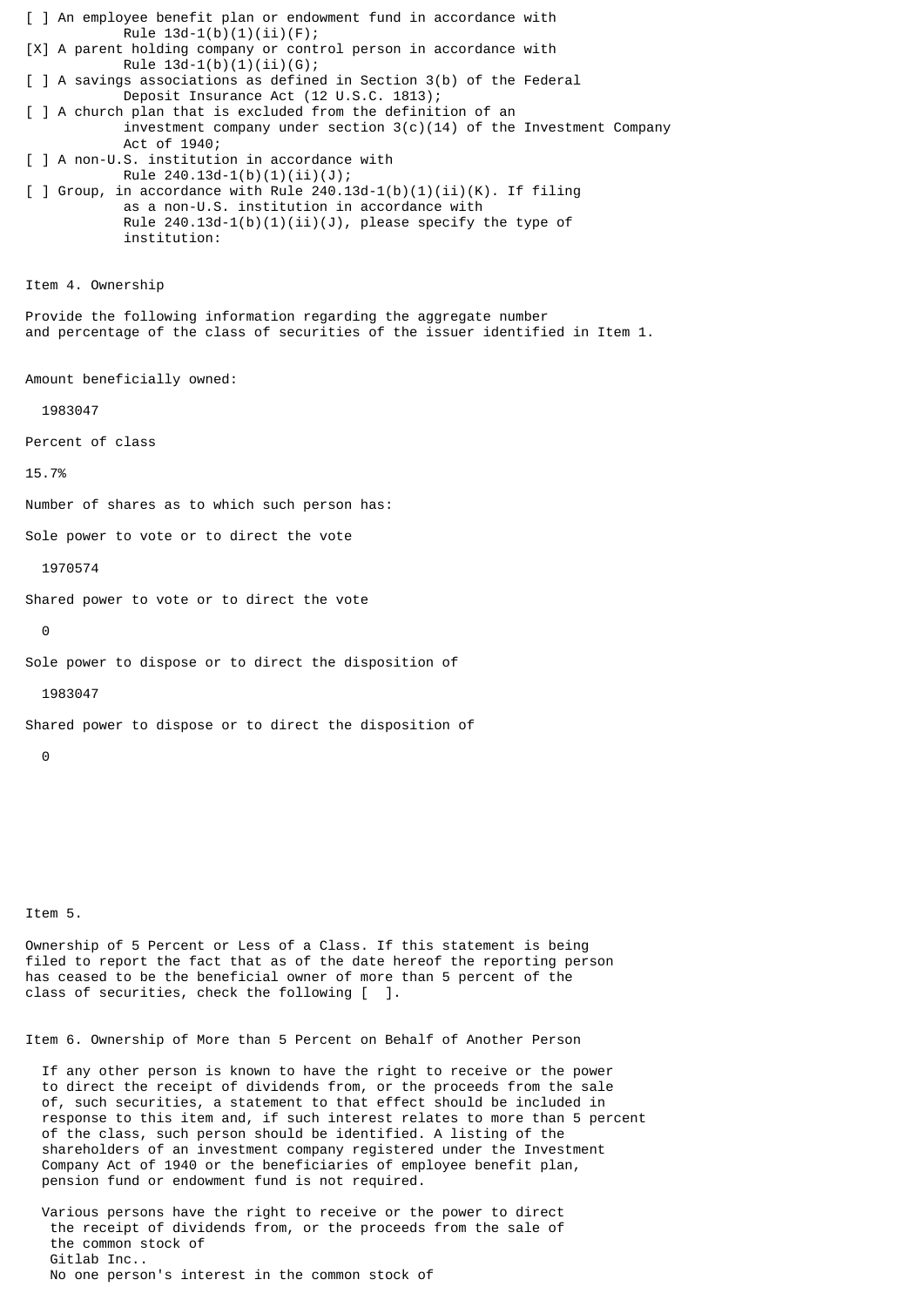Gitlab Inc. is more than five percent of the total outstanding common shares.

Item 7. Identification and Classification of the Subsidiary Which Acquired the Security Being Reported on by the Parent Holding Company or Control Person.

See Exhibit A

Item 8. Identification and Classification of Members of the Group

If a group has filed this schedule pursuant to Rule  $13d-1(b)(ii)(J)$ , so indicate under Item 3(j) and attach an exhibit stating the identity and Item 3 classification of each member of the group. If a group has filed this schedule pursuant to Rule  $13d-1(c)$  or Rule  $13d-1(d)$ , attach an exhibit stating the identity of each member of the group.

## Item 9. Notice of Dissolution of Group

Notice of dissolution of a group may be furnished as an exhibit stating the date of the dissolution and that all further filings with respect to transactions in the security reported on will be filed, if required, by members of the group, in their individual capacity.

See Item 5.

Item 10. Certifications By signing below I certify that, to the best of my knowledge and belief, the securities referred to above were acquired and are held in the ordinary course of business and were not acquired and are not held for the purpose of or with the effect of changing or influencing the control of the issuer of the securities and were not acquired and are not held in connection with or as a participant

in any transaction having that purpose or effect.

Signature.

After reasonable inquiry and to the best of my knowledge and belief, I certify that the information set forth in this statement is true, complete and correct.

Dated: November 24, 2021 BlackRock, Inc.

Signature: Spencer Fleming

-------------------------------------------

Name/Title Attorney-In-Fact

The original statement shall be signed by each person on whose behalf the statement is filed or his authorized representative. If the statement is signed on behalf of a person by his authorized representative other than an executive officer or general partner of the filing person, evidence of the representative's authority to sign on behalf of such person shall be filed with the statement, provided, however, that a power of attorney for this purpose which is already on file with the Commission may be incorporated by reference. The name and any title of each person who signs the statement shall be typed or printed beneath his signature.

Attention: Intentional misstatements or omissions of fact constitute Federal criminal violations (see 18 U.S.C. 1001).

Exhibit A